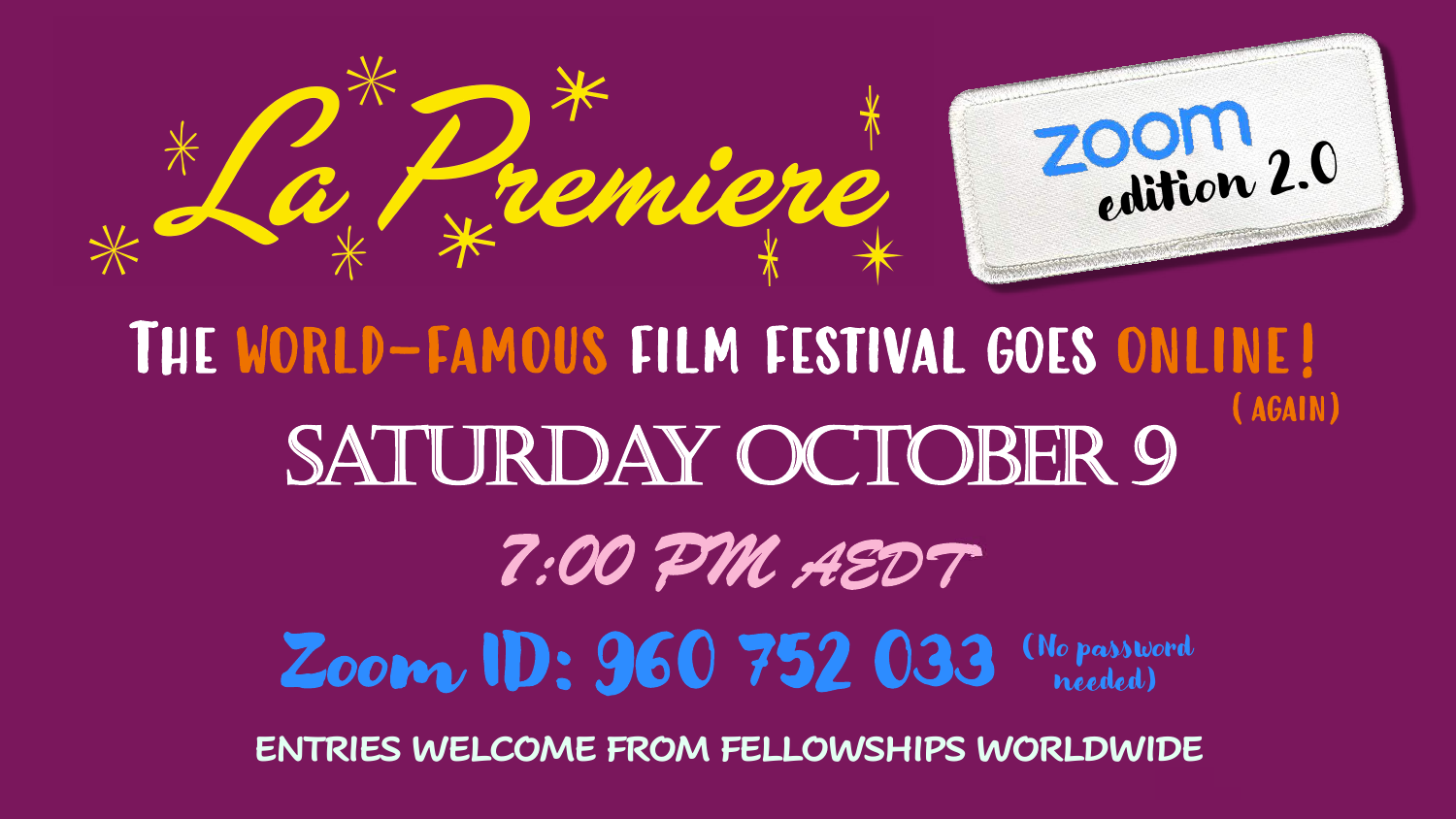

#### 1. Films no longer than 7 minutes 2. Entries submitted by Sunday October 3 3. Films must have actual spiritual content 4. Entries welcome from all fellowships \* **please send us something**

\* Organisers reserve the right to veto any film at any point according to the discretionary powers granted to them by the *Please Make La Premiere A Decent Event Act (2020).*  Submissions that are deemed too painful to watch may or may not be shown on the night, but all submitted films will be made available to watch and re-watch on Google Drive after the conclusion of the event.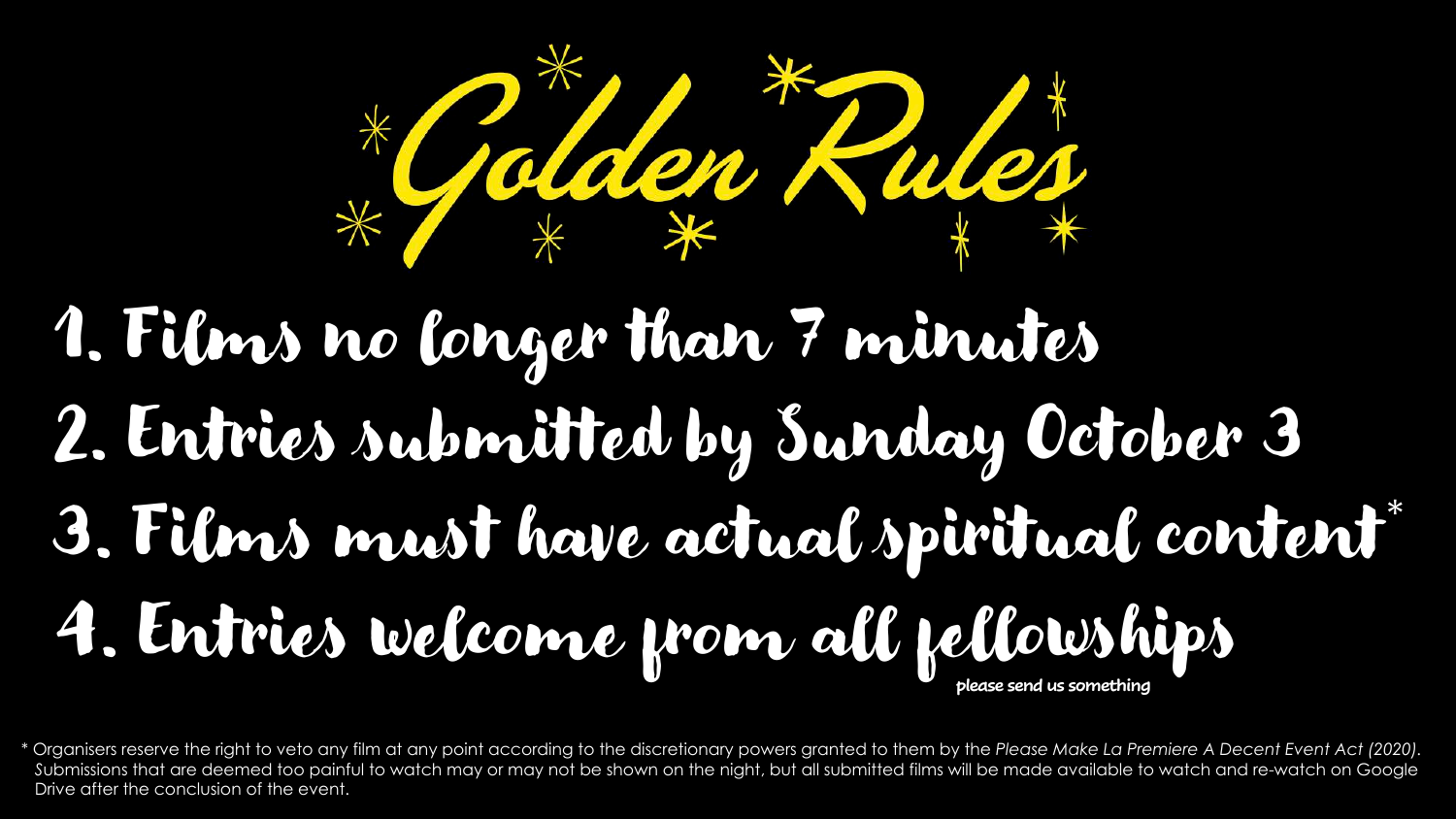# Themes – Choose one!

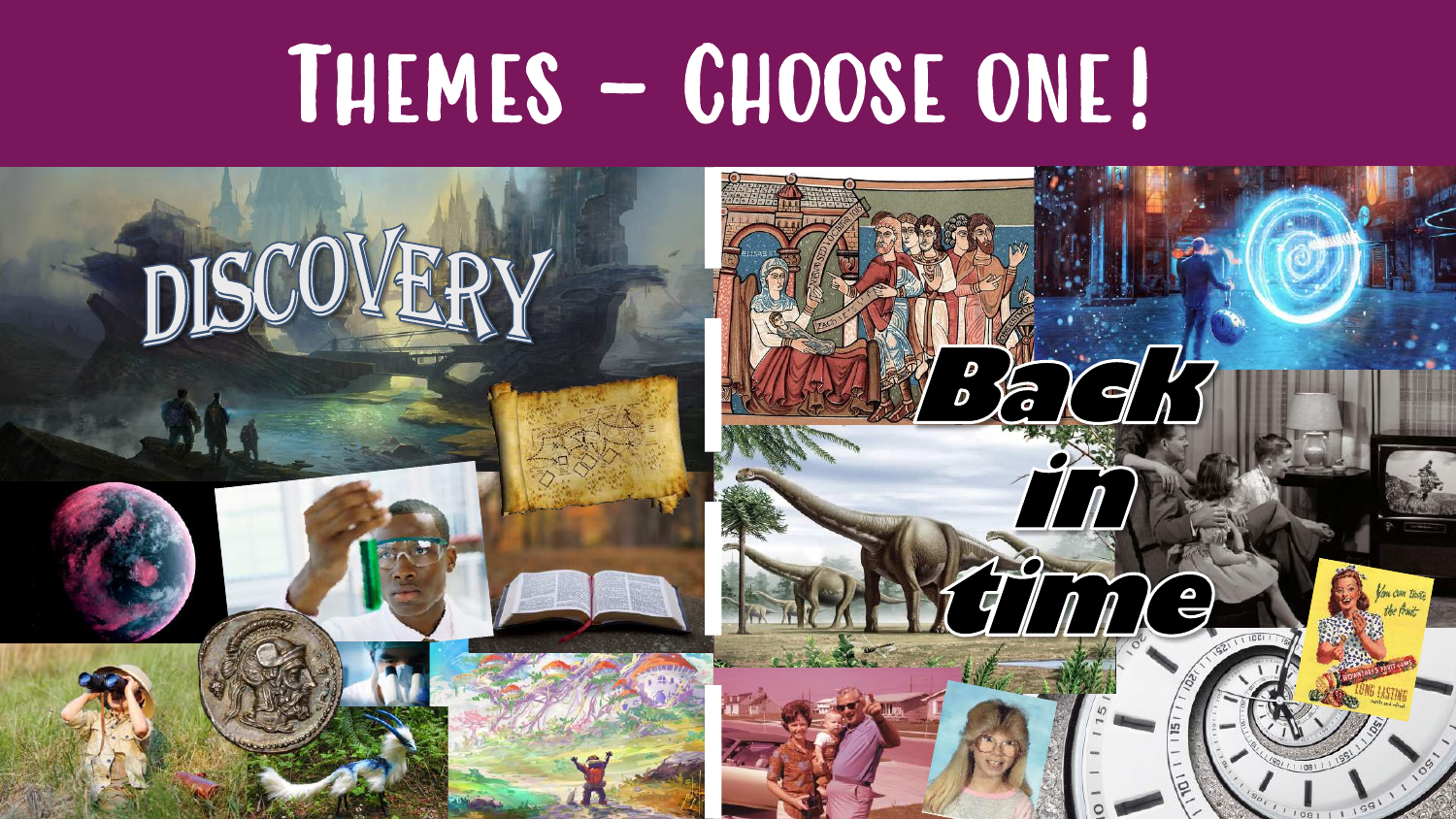

### Submission

#### Send your videos in any way you can

- **Upload to Google Drive**
- **Share via [WeTransfer](https://wetransfer.com/) (good for large files)**
- **Send via Messenger**
- **USB (email [teamlapremiere@gmail.com](mailto:teamlapremiere@gmail.com) for mailing address)**
- **Floppy disk tied to leg of a homing pigeon**

If there is a link to your video, please send it to Ben Chidiac or teamlapremiere@gmail.com